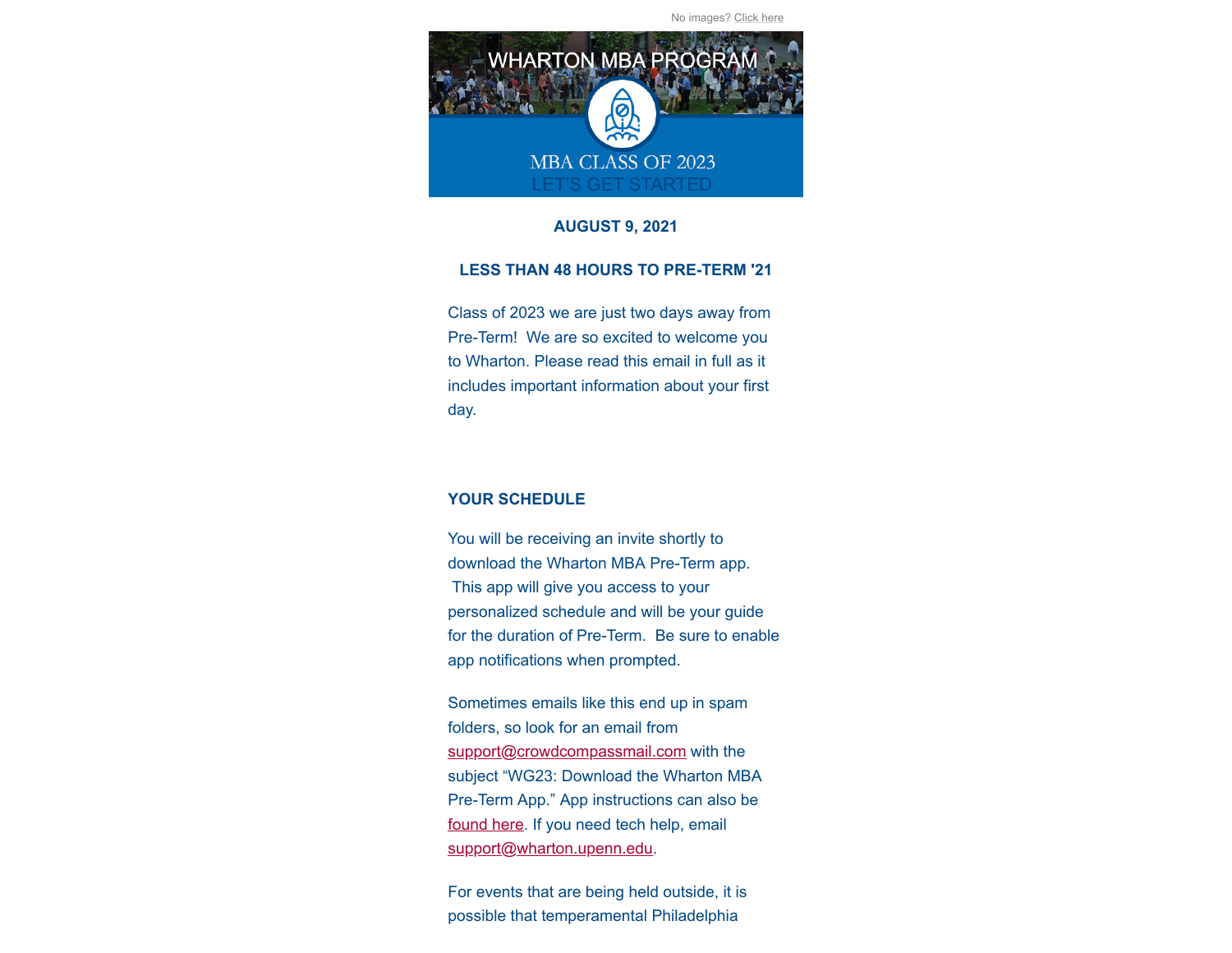weather may force them inside and result in a change in location or date/time. We will keep you updated if that happens!

## **YOUR FIRST DAY**

#### **Check-In**

Pre-Term will begin on Wednesday, August 11th at 2:00 PM ET with check-in by Cohort. Please arrive promptly and go to your assigned room in [Jon M. Huntsman Hall](https://mbaprogramoffice.createsend1.com/t/j-l-fhrulhy-l-y/) [see map below]. Your Advising Support Network team will record your attendance, provide you with your Pre-Term nametag, and some Wharton swag.

#### **Welcome Ceremony**

Your Cluster will then take a twenty minute walk through campus to the historic [Franklin Field](https://mbaprogramoffice.createsend1.com/t/j-l-fhrulhy-l-j/) for the MBA Class of 2023 Welcome Ceremony at 3:30 PM ET. You will hear from Vice Dean Howie, Blair Mannix, and Maryellen Reilly. Partners are welcome and should arrive by 3:15 PM ET.

#### **Welcome Reception**

You will celebrate the close of your first day as a Wharton MBA at **[Annenberg Plaza](https://mbaprogramoffice.createsend1.com/t/j-l-fhrulhy-l-t/)** (Clusters 1 & 2) or [Tanenbaum Quad](https://mbaprogramoffice.createsend1.com/t/j-l-fhrulhy-l-u/) (Clusters 3 & 4). You will have the chance to meet and mingle with more of your classmates and some of the MBA program staff. Partners are welcome at this event!

#### **MASK PROTOCOL AND ATTIRE**

[The University of Pennsylvania requires that all](https://mbaprogramoffice.createsend1.com/t/j-l-fhrulhy-l-o/) members of the Penn community and visitors wear masks while indoors in public or shared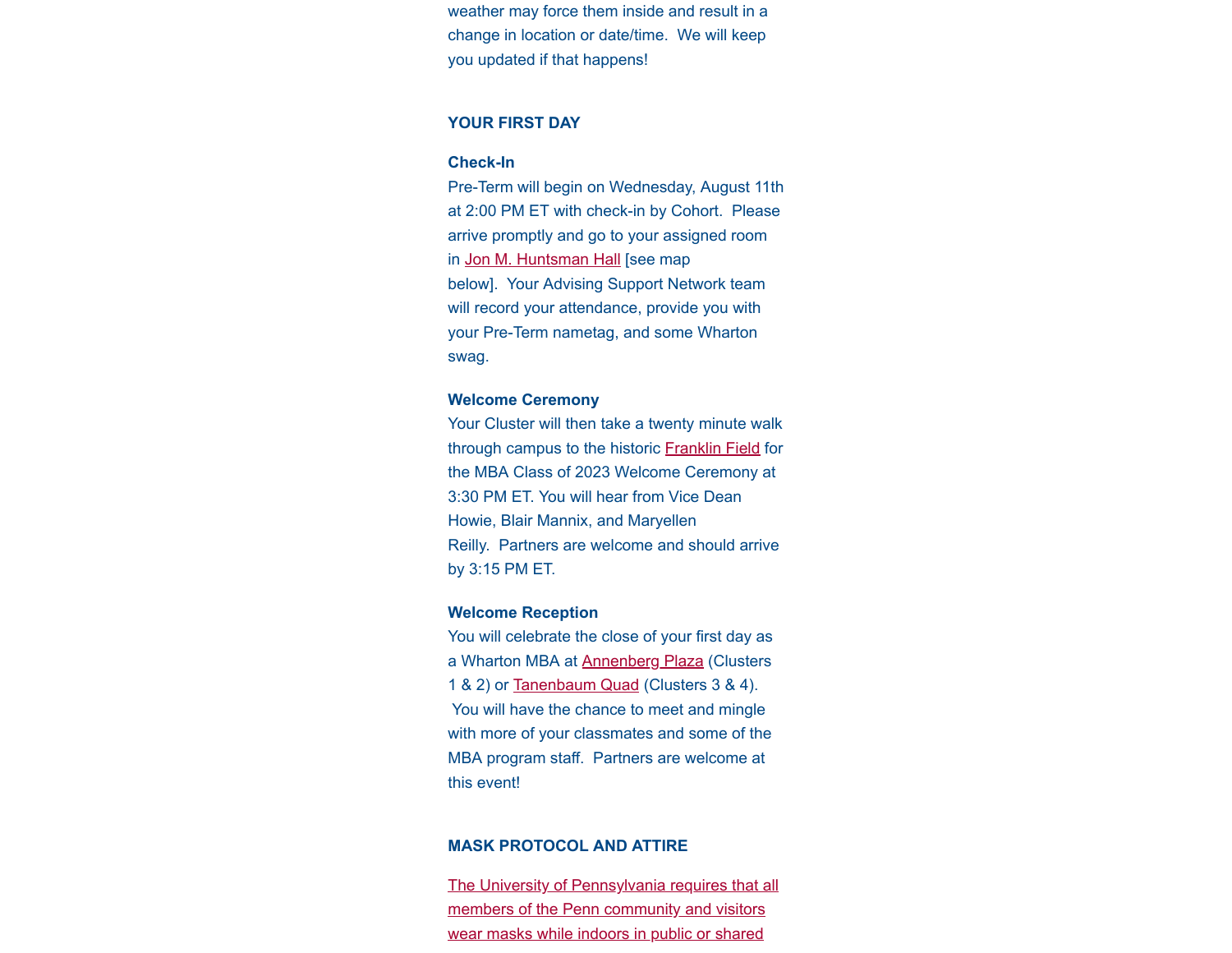spaces. [No food may be consumed indoors](https://mbaprogramoffice.createsend1.com/t/j-l-fhrulhy-l-o/) and beverages may only be consumed via a straw under your mask. When food is served we will guide you to spaces to eat while maintaining COVID-19 protocols.

Attire for Pre-Term is casual with the exception of the Convocation Ceremony (business casual) on August 18. For COVID-19 safety reasons, large events will be held outdoors and will require you to walk from one location to another. Temperatures are likely to run between the mid-80's to upper 90's degrees Fahrenheit for the duration of Pre-Term. Add in the famous Philadelphia humidity and it will feel a lot hotter. Please wear what will make you (and your feet) comfortable as you traverse campus.

## **CONFLICTS AND ABSENCE**

If you have to miss any Pre-Term events for any reason, please complete the Conflict Request [Form. If you have already submitted a conflict](https://mbaprogramoffice.createsend1.com/t/j-l-fhrulhy-l-b/), no need to resubmit unless a new issue arises.

As always, please be in touch if you have any questions. We'll see you on Wednesday!

The MBA Program Team